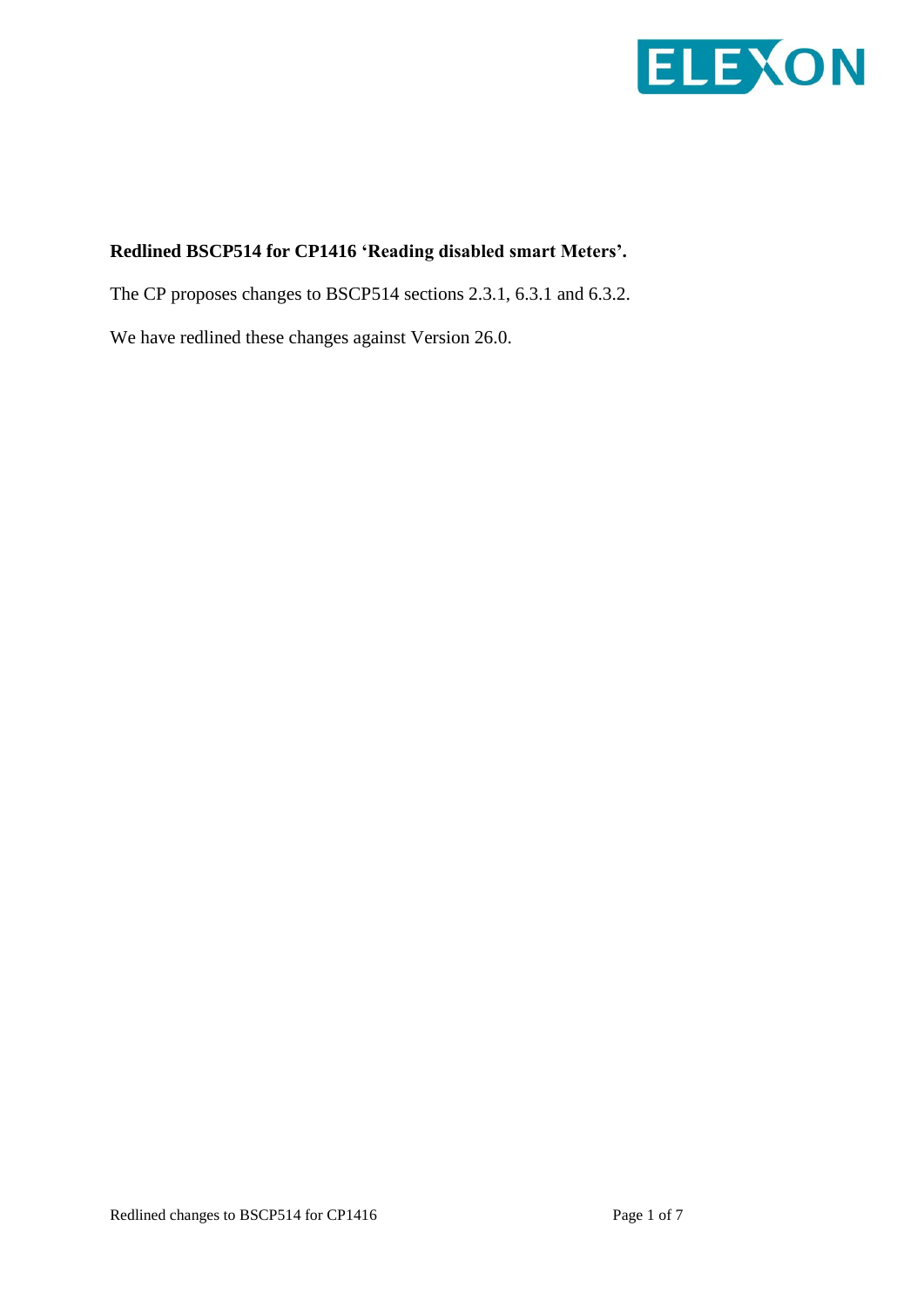### **2.3 Metering Obligations**

#### **2.3.1 Energisation of Meters**

- a) The MOA shall only energise a SVA Metering System if requested to do so by its Associated Supplier.
- b) The MOA shall as soon as reasonably practicable inform its Associated Supplier, the Associated Data Collector and the LDSO of any change in the energisation status of any SVA Metering System to which it has been appointed.
- c) A remotely disabled smart Meter or advanced Meter should be treated as energised for the purposes of Settlement.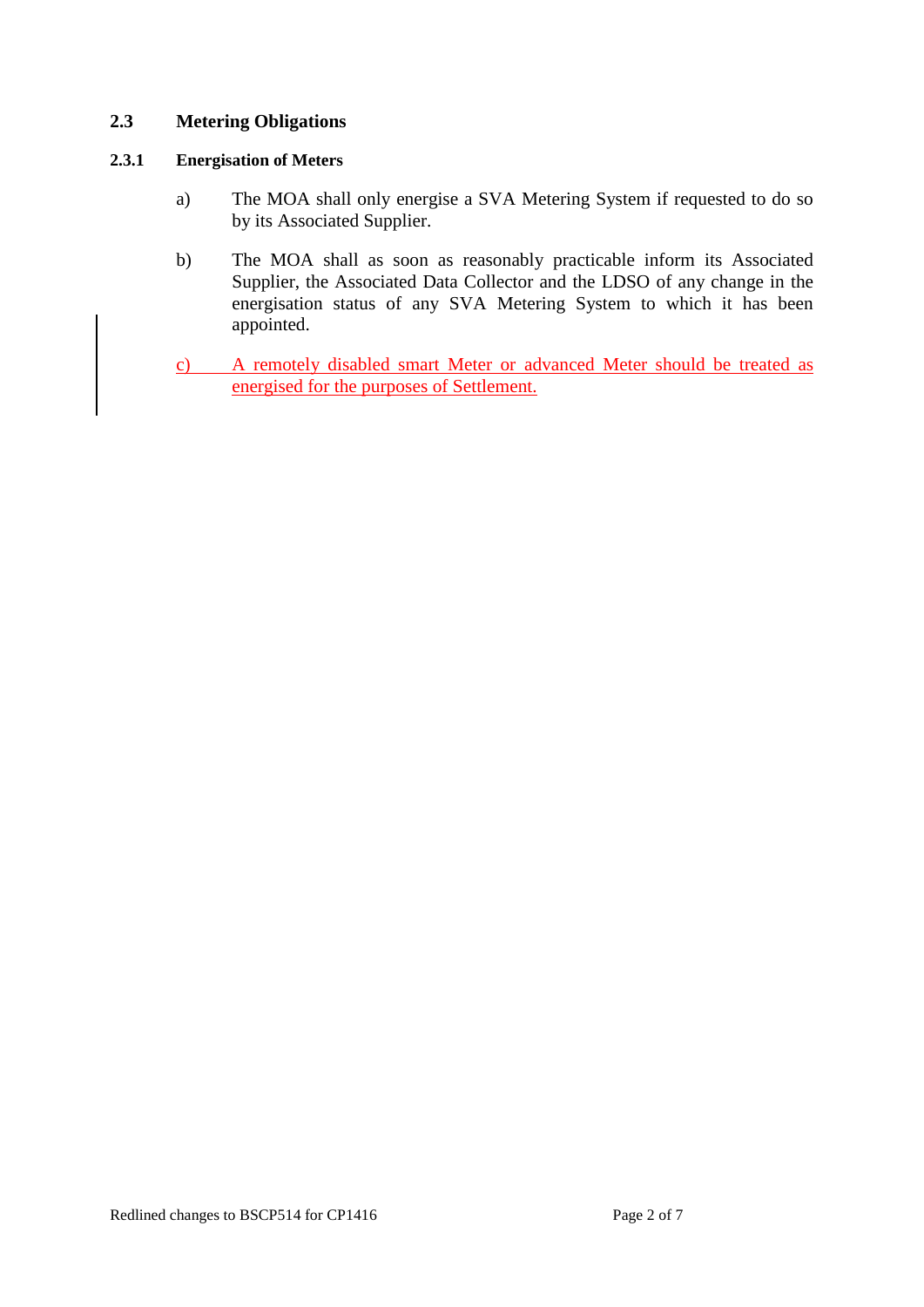## **6.3 Metering Activities**

#### **6.3.1 Energise a Metering System**

Please note that a remotely disabled smart or advanced Meter should be treated as energised for the purposes of this section.

| <b>REF</b> | <b>WHEN</b>                                                        | <b>ACTION</b>                                                                                | <b>FROM</b>   | TO                                  | <b>INFORMATION</b><br><b>REQUIRED</b>                                              | <b>METHOD</b>                                |
|------------|--------------------------------------------------------------------|----------------------------------------------------------------------------------------------|---------------|-------------------------------------|------------------------------------------------------------------------------------|----------------------------------------------|
| 6.3.1.1    | As required and at<br>least $10 \text{ WD}^{12}$ before<br>6.3.1.3 | Send request to energise MS.                                                                 | Supplier      | <b>NHHMOA</b>                       | D0134 Request to Change<br><b>Energisation Status</b>                              | Electronic or<br>other method, as<br>agreed. |
|            |                                                                    |                                                                                              |               |                                     | For Prepayment Meters see<br>Appendix 9.2                                          |                                              |
| 6.3.1.2    | If request rejected<br>and within 5 WD of<br>6.3.1.1               | Send notification of rejection including<br>the reason why the request has been<br>rejected. | <b>NHHMOA</b> | Supplier                            | P0211 Site Visit Rejection.<br>$(Go to 6.3.1.1$ if required)                       | Electronic or<br>other method, as<br>agreed. |
| 6.3.1.3    | On the date<br>requested or agreed<br>in $6.3.1.1$                 | Energise MS and note initial Meter<br>register reading.                                      | <b>NHHMOA</b> |                                     |                                                                                    | <b>Internal Process.</b>                     |
| 6.3.1.4    | Within 10 WD of<br>attempting to change<br>energisation status     | Send change of energisation status and<br>the initial Meter register reading.                | <b>NHHMOA</b> | NHHDC/<br>Supplier /<br><b>LDSO</b> | D0139 Confirmation or<br>Rejection of Energisation<br>Status Change. <sup>22</sup> | Electronic or<br>other method, as<br>agreed. |
|            |                                                                    |                                                                                              |               |                                     | For Prepayment Meters see<br>Appendix 9.2                                          |                                              |
|            |                                                                    |                                                                                              | <b>NHHMOA</b> | <b>NHHDC</b>                        | D0010 Meter Readings.                                                              |                                              |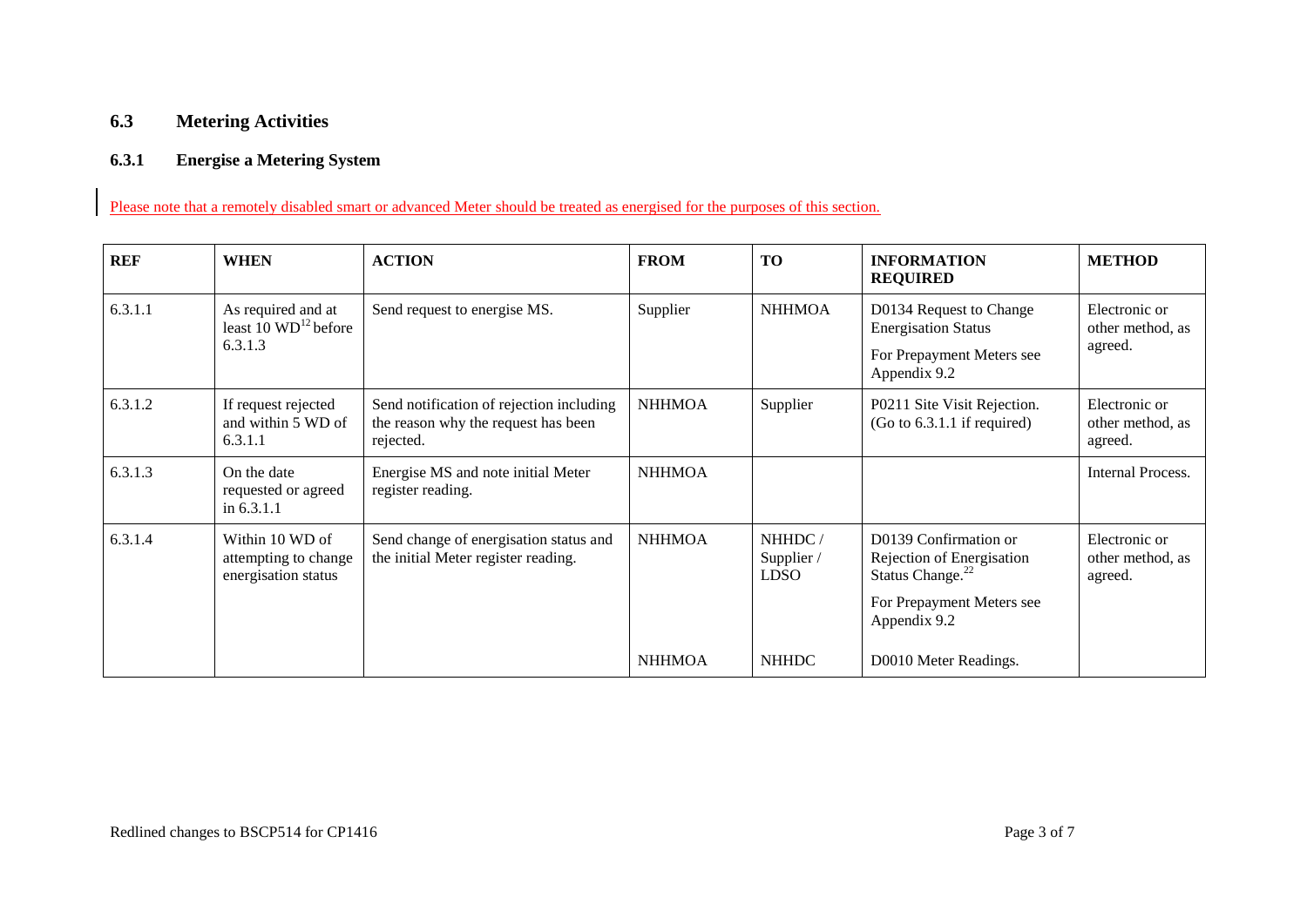| <b>REF</b>        | <b>WHEN</b>                                                                                                                              | <b>ACTION</b>                                                                                  | <b>FROM</b>         | <b>TO</b>           | <b>INFORMATION</b><br><b>REQUIRED</b>                                                                             | <b>METHOD</b>                                |
|-------------------|------------------------------------------------------------------------------------------------------------------------------------------|------------------------------------------------------------------------------------------------|---------------------|---------------------|-------------------------------------------------------------------------------------------------------------------|----------------------------------------------|
| 6.3.1.5           | If required and no<br>valid Meter register<br>reading received<br>within 10 WD of<br>notification of<br>change to<br>energisation status | Request initial Meter register reading                                                         | <b>NHHDC</b>        | NHHMOA,<br>Supplier |                                                                                                                   | Post / Fax /<br>Email                        |
| 6.3.1.6           | Within 10 WD of<br>6.3.1.5                                                                                                               | Send initial Meter register reading                                                            | NHHMOA/<br>Supplier | NHHDC <sup>79</sup> | D0010 Meter Readings                                                                                              | Electronic or<br>other method, as<br>agreed  |
| If LDSO energises |                                                                                                                                          |                                                                                                |                     |                     |                                                                                                                   |                                              |
| 6.3.1.7           | Within 10WD of<br>receiving change of<br>energisation status<br>and Meter register<br>reading, if available<br>from LDSO.                | Send change of energisation status and<br>the initial Meter register reading, if<br>available. | <b>NHHMOA</b>       | NHHDC/<br>Supplier  | D0139 Confirmation or<br>Rejection of Energisation<br>Status Change.<br>For Prepayment Meters see<br>Appendix 9.2 | Electronic or<br>other method, as<br>agreed. |
|                   |                                                                                                                                          |                                                                                                | <b>NHHMOA</b>       | <b>NHHDC</b>        | D0010 Meter Readings                                                                                              |                                              |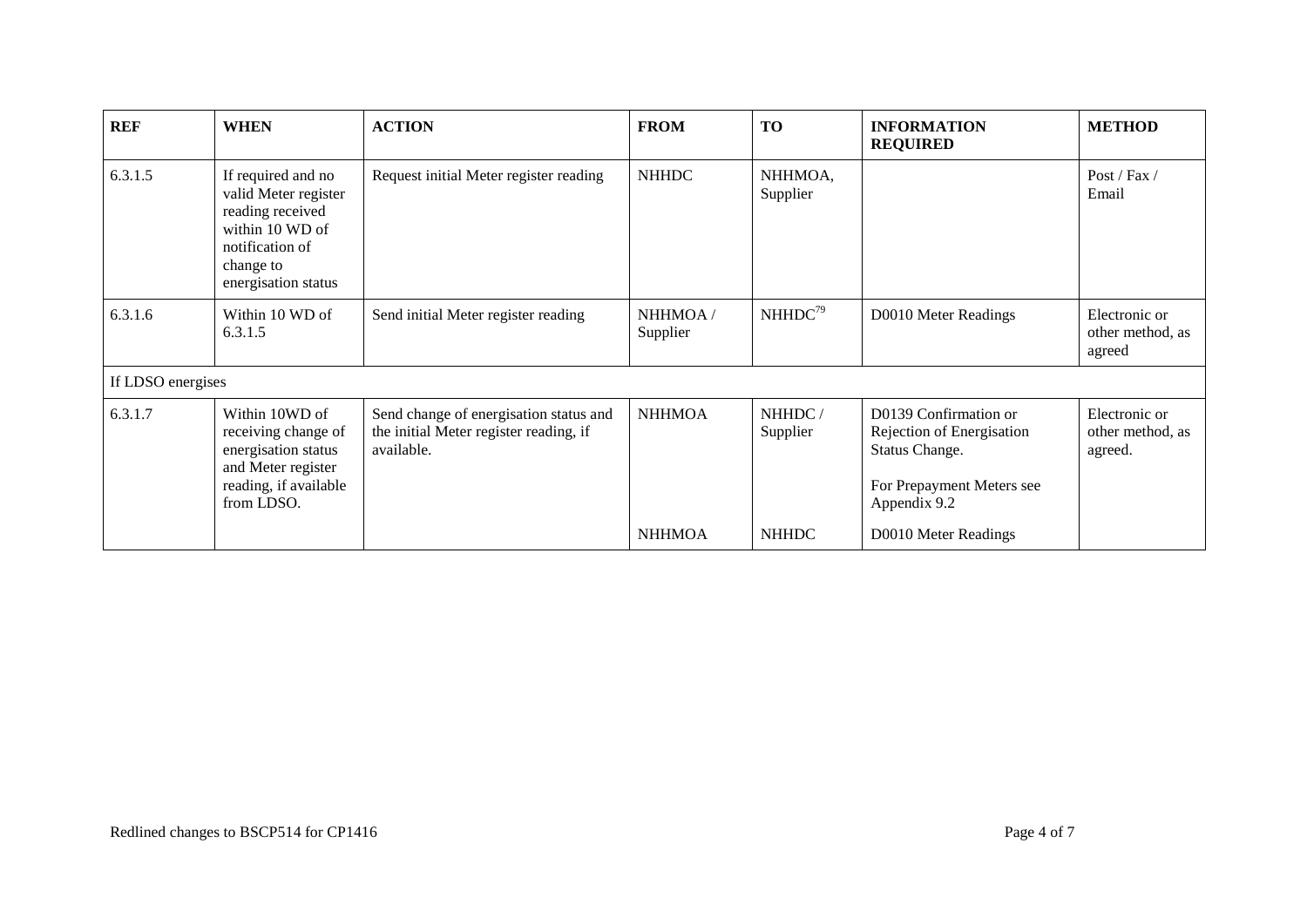# **6.3.2 De-energise a Metering System**

| <b>REF</b> | <b>WHEN</b>                                                    | <b>ACTION</b>                                                                                | <b>FROM</b>   | <b>TO</b>                           | <b>INFORMATION</b><br><b>REQUIRED</b>                                              | <b>METHOD</b>                                |
|------------|----------------------------------------------------------------|----------------------------------------------------------------------------------------------|---------------|-------------------------------------|------------------------------------------------------------------------------------|----------------------------------------------|
|            | If NHHMOA de-energises                                         |                                                                                              |               |                                     |                                                                                    |                                              |
| 6.3.2.1    | As required and at<br>least $10 \text{ WD}^{12}$ before        | Send request to de-energise MS.                                                              | Supplier      | <b>NHHMOA</b>                       | D0134 Request to Change<br>Energisation Status.                                    | Electronic or<br>other method, as<br>agreed. |
|            | 6.3.2.3                                                        |                                                                                              |               |                                     | For Prepayment Meters see<br>Appendix 9.2                                          |                                              |
| 6.3.2.2    | If request rejected<br>and within 5 WD of<br>6.3.2.1           | Send notification of rejection including<br>the reason why the request has been<br>rejected. | <b>NHHMOA</b> | Supplier                            | D0139 Confirmation or<br><b>Rejection of Energisation Status</b><br>Change;        | Electronic or<br>other method, as<br>agreed. |
|            |                                                                |                                                                                              |               |                                     | D0221 Notification of Failure<br>to Install or Energise Metering<br>System; and    |                                              |
|            |                                                                |                                                                                              |               |                                     | P0211 Site Visit Rejection. <sup>24</sup>                                          |                                              |
|            |                                                                |                                                                                              |               |                                     | For Prepayment Meters see<br>Appendix 9.2.                                         |                                              |
|            |                                                                |                                                                                              |               |                                     | $(Go to 6.3.2.1$ if required)                                                      |                                              |
| 6.3.2.3    | On the date<br>requested or agreed<br>in 6.3.2.1               | Note final Meter register reading, if<br>available; and de-energise MS.                      | <b>NHHMOA</b> |                                     |                                                                                    | <b>Internal Process.</b>                     |
| 6.3.2.4    | Within 10 WD of<br>attempting to change<br>energisation status | Send change of energisation status and<br>the final Meter register reading, if<br>available. | <b>NHHMOA</b> | NHHDC/<br>Supplier /<br><b>LDSO</b> | D0139 Confirmation or<br>Rejection of Energisation Status<br>Change. <sup>22</sup> | Electronic or<br>other method, as<br>agreed. |
|            |                                                                |                                                                                              |               |                                     | For Prepayment Meters see<br>Appendix 9.2                                          |                                              |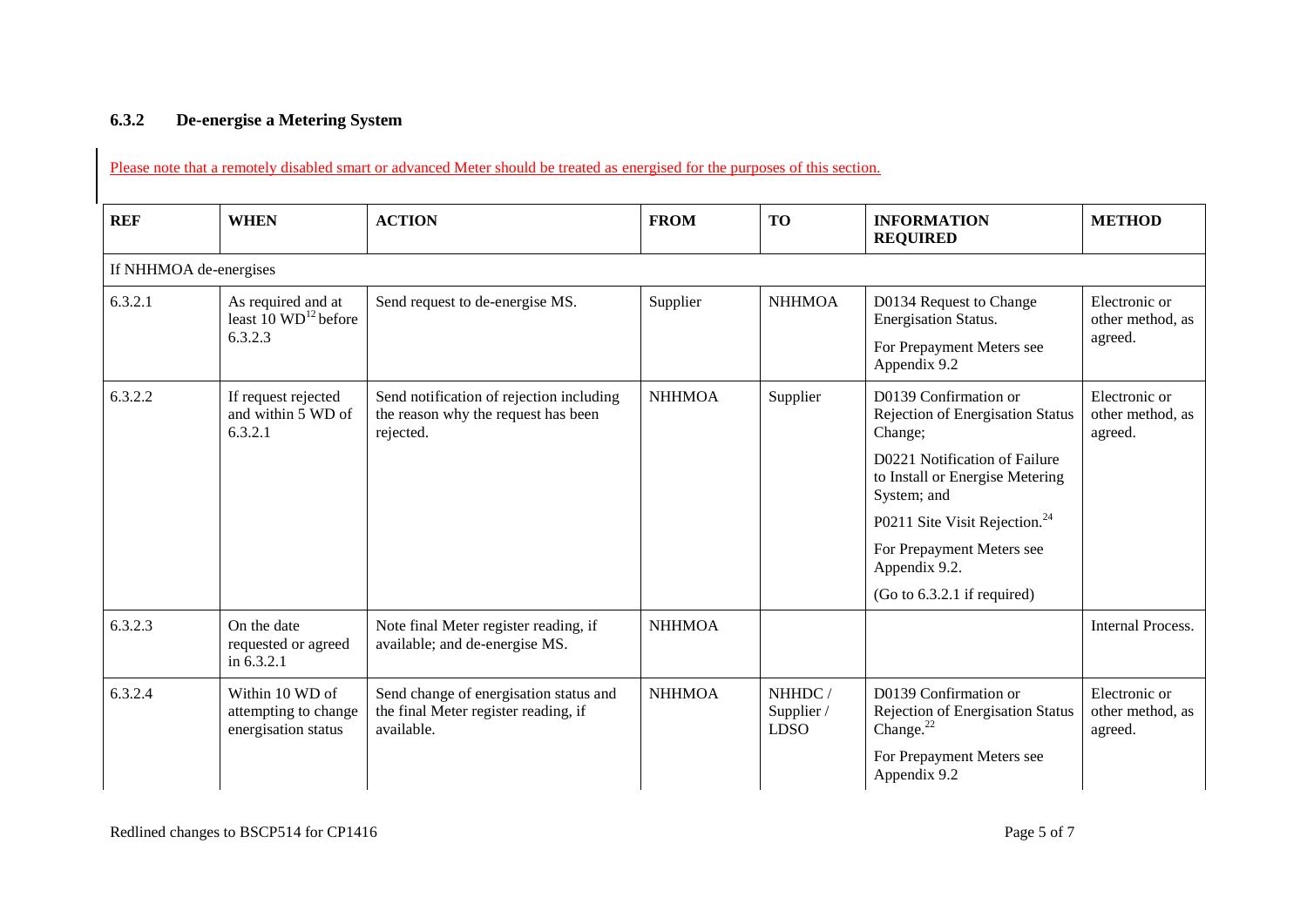| <b>REF</b>           | <b>WHEN</b>                                                                                                                              | <b>ACTION</b>                                                                              | <b>FROM</b>          | <b>TO</b>                  | <b>INFORMATION</b><br><b>REQUIRED</b>                                    | <b>METHOD</b>                                |
|----------------------|------------------------------------------------------------------------------------------------------------------------------------------|--------------------------------------------------------------------------------------------|----------------------|----------------------------|--------------------------------------------------------------------------|----------------------------------------------|
|                      |                                                                                                                                          |                                                                                            | <b>NHHMOA</b>        | <b>NHHDC</b>               | D0010 Meter Readings.                                                    |                                              |
| 6.3.2.5              | If required and no<br>valid Meter register<br>reading received<br>within 10 WD of<br>notification of<br>change to<br>energisation status | Request final Meter register reading                                                       | <b>NHHDC</b>         | NHHMOA,<br>Supplier        |                                                                          | Electronic or<br>other method as<br>agreed.  |
| 6.3.2.6              | Within 10 WD of<br>6.3.2.5                                                                                                               | Send final Meter register reading                                                          | NHHMOA /<br>Supplier | <b>NHHDC</b>               | D0010 Meter Readings                                                     | Electronic or<br>other method, as<br>agreed  |
| If LDSO De-energises |                                                                                                                                          |                                                                                            |                      |                            |                                                                          |                                              |
| 6.3.2.7              | As required and at<br>least $10 \text{ WD}^{26}$<br>before 6.3.2.9.                                                                      | Send request to de-energise MS.                                                            | Supplier             | <b>LDSO</b>                | D0134 Request to Change<br>Energisation Status.                          | Electronic or<br>other method, as<br>agreed. |
|                      |                                                                                                                                          |                                                                                            |                      |                            | For Prepayment Meters see<br>Appendix 9.2                                |                                              |
| 6.3.2.8              | If request rejected<br>and within 5 WD of<br>6.3.2.7.                                                                                    | Send notification of rejection, including<br>reasons why the request has been<br>rejected. | <b>LDSO</b>          | Supplier,<br><b>NHHMOA</b> | D0139 Confirmation or<br>Rejection of Energisation Status<br>Change; and | Electronic or<br>other method, as<br>agreed. |
|                      |                                                                                                                                          |                                                                                            |                      |                            | P0211 Site Visit Rejection. <sup>24</sup>                                |                                              |
|                      |                                                                                                                                          |                                                                                            |                      |                            | For Prepayment Meters see<br>Appendix 9.2.                               | Manual                                       |
|                      |                                                                                                                                          |                                                                                            |                      |                            | (Go to 6.3.2.7 if required)                                              |                                              |
| 6.3.2.9              | On the date<br>requested or agreed<br>in $6.3.2.7$ ; or as<br>required (for<br>example, as a result<br>of an emergency).                 | Note final Meter register reading, if<br>available.                                        | <b>LDSO</b>          |                            |                                                                          | <b>Internal Process.</b>                     |
|                      |                                                                                                                                          | De-energise the MS.                                                                        |                      |                            |                                                                          |                                              |